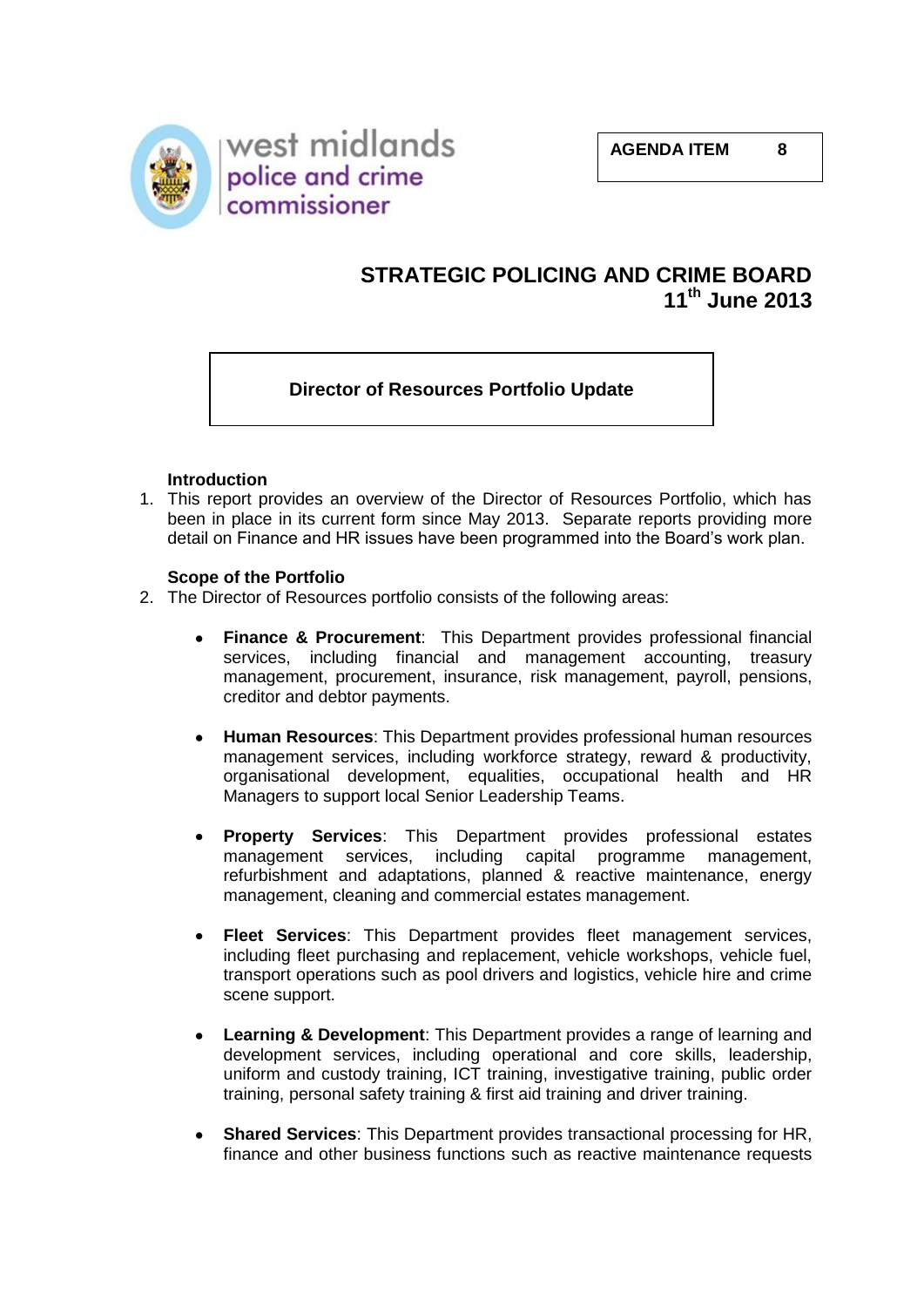and annual leave. This is a new Department that was launched in April 2013 as part of the Shared Services Change programme.

- **Corporate Services**: This Department provides a range of services including Supplies Unit, Design & Print, Facilities, Alarms Management and the Cannabis Disposal Team.
- 3. The Director of Resources is also the:
	- Senior Responsible Owner (SRO) for the Shared Services and New Ways of Working change programmes;
	- statutory Chief Finance Officer for the Chief Constable as required under paragraph 4 of Schedule 2 of the Police Reform and Social Responsibility Act 2011;
	- ACPO lead for Vehicle Standardisation.

| <b>Department</b>                 | <b>Pay Budget</b><br>2013/14<br>(E'000) | <b>Non Pay</b><br><b>Budget</b><br>2013/14<br>(E'000) | <b>Total</b><br><b>Budget</b><br>2013/14<br>(E'000) | <b>Establishment</b><br>1 <sup>st</sup> June 2013<br>(fte) |
|-----------------------------------|-----------------------------------------|-------------------------------------------------------|-----------------------------------------------------|------------------------------------------------------------|
| <b>Finance</b>                    | 2,312.0                                 | 8.4                                                   | 2,320.4                                             | 66.9                                                       |
| <b>Human Resources</b>            | 2,147.1                                 | 420.0                                                 | 2,567.1                                             | 65.9                                                       |
| <b>Property Services</b>          | 3,435.2                                 | 18,302.3                                              | 21,737.5                                            | 164.5                                                      |
| <b>Fleet Services</b>             | 2,472.7                                 | 5,129.7                                               | 7,602.4                                             | 93.0                                                       |
| <b>Learning &amp; Development</b> | 5,822.7                                 | 499.2                                                 | 6,321.9                                             | 143.4                                                      |
| <b>Shared Services</b>            | 9,018.2                                 | 102.8                                                 | 9,121.0                                             | 276.1                                                      |
| <b>Corporate Services</b>         | 1,704.1                                 | 3,287.5                                               | 4,991.6                                             | 60.7                                                       |
| Total                             | 26,912.0                                | 27,749.9                                              | 54,661.9                                            | 870.5                                                      |

4. The table below shows the staff numbers and budgets for the portfolio.

- 5. The table shows that the total budget for the portfolio is £54.7m, with a total staffing of 870.5 fte.
- 6. All the Departments are currently lead by a Head of Department. However, senior management posts across the force are currently being reviewed through the Senior Management Review process. This review, when complete and approved, is likely to deliver further savings and changes to department structures. As a result of the review process and until permanent recruitment can take place, the Finance and Shared Services Departments currently have temporary heads and Fleet Services and Property Services are currently being managed by one individual. The Head of Learning and Development has recently been changed to be a police staff role and an experienced learning and development professional has recently been appointed.

#### **PBB savings**

7. All the Departments in the portfolio have been through the PBB process, and as a result significant savings have been made. The table below shows the PBB savings made by each Department.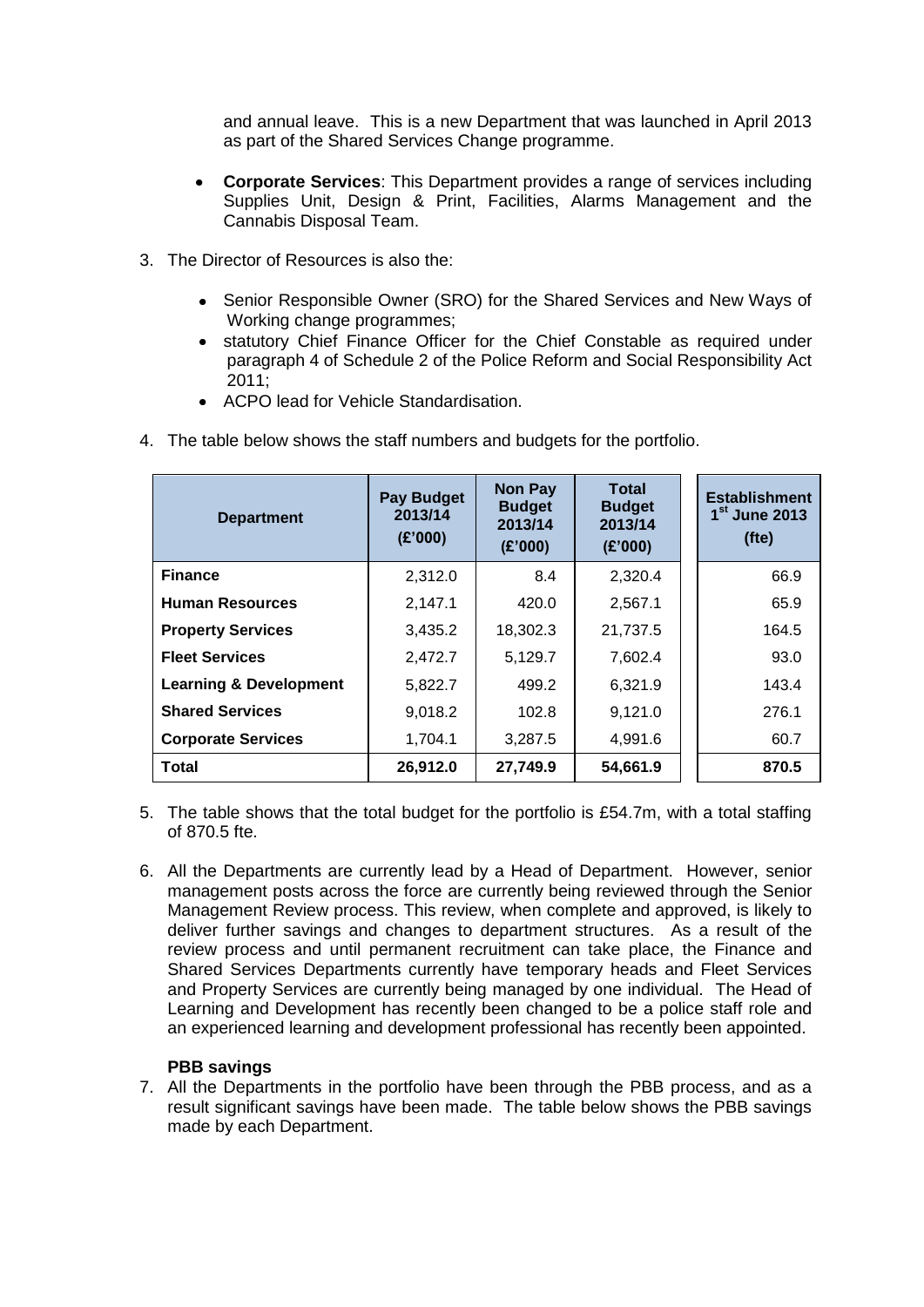| <b>Department</b>         | PBB<br><b>Savings</b><br>(E'000) |
|---------------------------|----------------------------------|
| Finance                   | 187                              |
| Human Resources           | 2,276                            |
| <b>Property Services</b>  | 4,368                            |
| <b>Fleet Services</b>     | 1,368                            |
| Learning & Development    | 4,657                            |
| <b>Shared Services</b>    | 6,215                            |
| <b>Corporate Services</b> | 2,801                            |
| Total                     | 21,872                           |

- 8. The total PBB savings from the portfolio were £21.9m, which equates to a reduction of around 28% across the portfolio. Most of these savings have been realised as part of the 2012/13 and 2013/14 budgets, with a small amount due to be realised for the 2014/15 budget.
- 9. There have been a number of significant cost control achievements within the PBB savings that have successfully challenged historic ways of working and delivered a more sustainable and affordable approach for the future. Examples include:
	- 54% reduction in vehicle hire through stronger demand management and more efficient use of pool vehicles.
	- 44% reduction in external training costs through more robust challenge of demand creating a stronger regime around linking the funding of academic qualifications to business needs.
	- 28% reduction in uniform and equipment costs through centralising budgets and implementing more effective control mechanisms.

#### **Supporting the Police & Crime Plan**

- 10. Despite the reductions made, the portfolio has continued to develop and work hard to improve outcomes by introducing a number of positive changes that deliver improved services for customers and the Force.
- 11. The portfolio supports the delivery of the Police and Crime Plan in a number of ways. Primarily this is through delivery of initiatives, mainly under the 'Delivering better value for money' and 'Demonstrating the Force's commitment to social responsibility' objectives. Examples include the estates strategy, developing shared services, carbon reduction initiatives, workforce planning, productivity and modernisation, workforce representation and procurement.
- 12. In addition, the portfolio departments contribute in many ways indirectly across most of the Police and Crime Plan objectives, and Department Heads are clear that whilst their functions may be considered as back office, many provide services that have direct contact with members of the public and impact on public confidence in policing. For example, Fleet Drivers moving police cars around the force area or attending crime scenes, cleaning services in front offices or uniform and equipment standards and quality.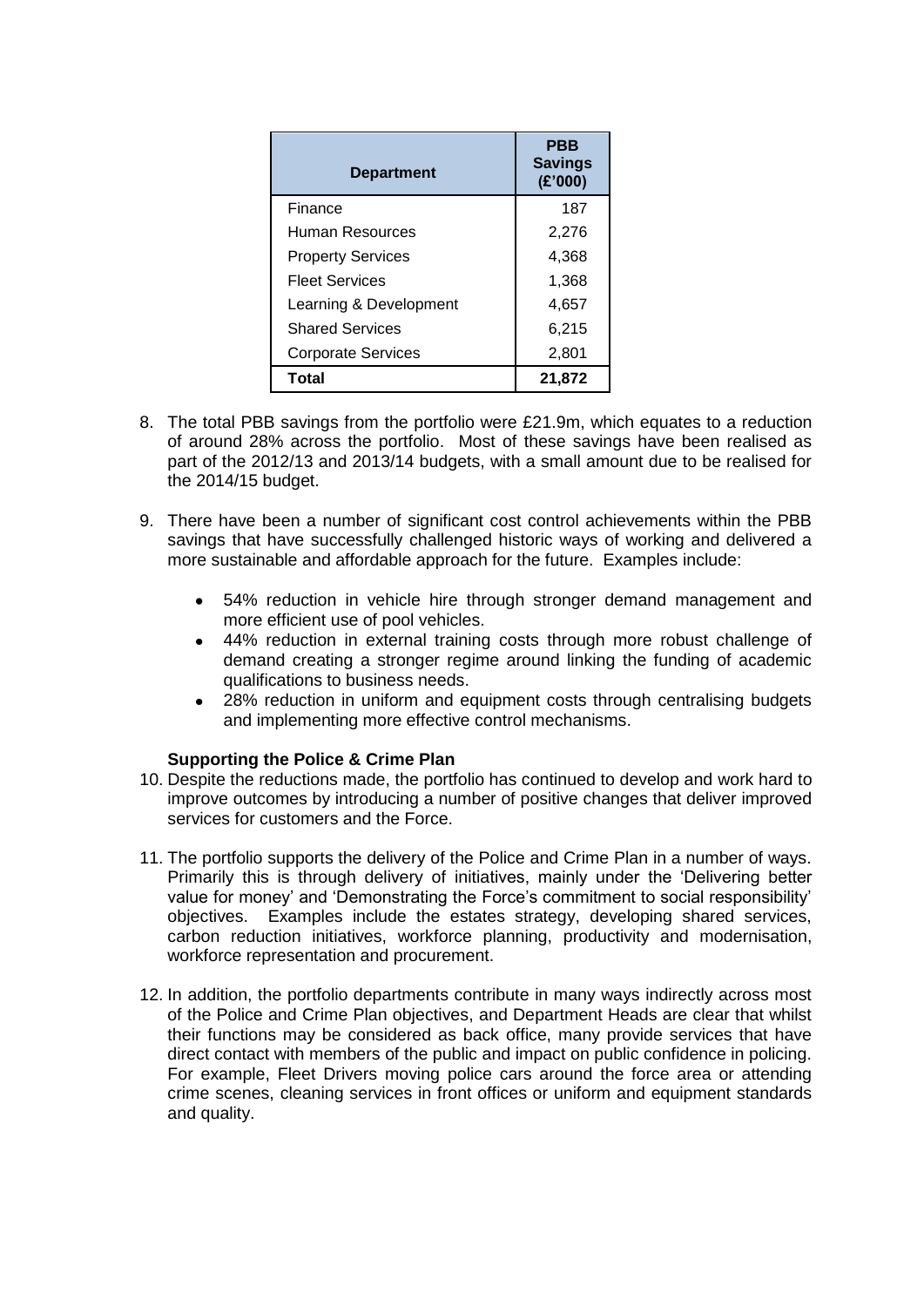- 13. Examples of recent achievements that support Force delivery and/or the Police and Crime Plan include:
	- Delivered the HR elements to all major change programmes, successfully  $\bullet$ managing complex employee relations issues and implementing all staffing changes in line with programme plans. Furthermore, the trade unions have commented positively on the way these changes have been managed.
	- Received positive feedback from the HMIC Valuing the Police inspection  $\bullet$ which reviewed the approach to medium term budget setting, workforce planning and value for money.
	- Introduced a new estates strategy, governance model and portfolio plan to support estates rationalisation and cost reduction.
	- Launched the innovative 'My Service' employee portal to enable greater self service for staff as part of the new approach to transactional delivery.
	- Introduced electric diary cars that have a lower whole life cost than the diesel  $\bullet$ equivalents and also promote low carbon vehicles. A wider Carbon Management Strategy is also being developed.
	- Introduced fuel cards to replace bunkered fuel and avoid significant expenditure in repairing fuel sites. This initiative has added benefits of creating more visible police presence on garage forecourts to tackle bilking offences.
	- Signed up to Birmingham City Council's estates maintenance framework contract to drive additional value by reducing the number of suppliers, accessing more competitive prices and simplifying internal processes.
	- Implemented a new payroll system at a time when pensions and tax changes have introduced additional burdens and work requirements.
	- Introduced more sophisticated approaches to police officer promotion processes as part of the wider talent management approach.
	- Reduced non attendance and cancellations on internal training courses.
- 14. The Director of Resources is now working to identify further improvements and efficiencies that can be delivered through working across the portfolio and leveraging synergies between departments. Examples of this could include transferring additional transactional activity to Shared Services, enhancing further the workforce planning and budget setting functions or professionalising facilities management.

#### **Collaboration**

- 15. Across the portfolio there are examples of working with partners to deliver services. The key areas of collaboration are shown below:
	- Regional Public Order training (all four regional forces).  $\bullet$
	- Use of regional and national framework contracts (44% of contracts).
	- Cannabis farm disposal (Staffordshire Police).
	- Payroll service (Warwickshire Police).
	- Accommodation sharing (Solihull and Walsall councils).  $\bullet$
- 16. Whilst opportunities for further collaboration are always explored and considered on their merits, it should be remembered that the Force currently has a size and scale greater than many collaborative ventures across other forces. Therefore collaboration opportunities should be evaluated on the financial and non-financial business benefits they provide.